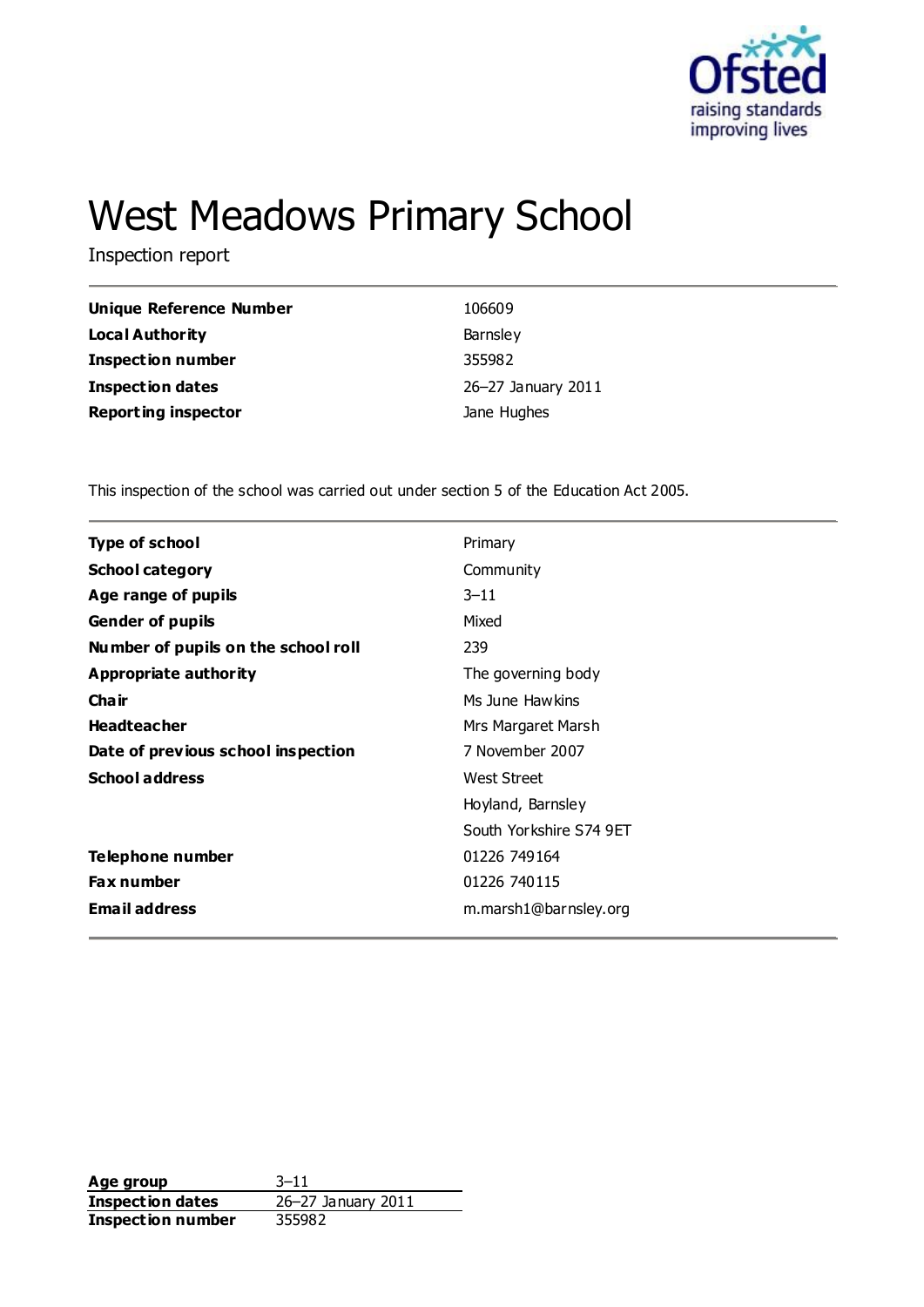The Office for Standards in Education, Children's Services and Skills (Ofsted) regulates and inspects to achieve excellence in the care of children and young people, and in education and skills for learners of all ages. It regulates and inspects childcare and children's social care, and inspects the Children and Family Court Advisory Support Service (Cafcass), schools, colleges, initial teacher training, work-based learning and skills training, adult and community learning, and education and training in prisons and other secure establishments. It assesses council children's services, and inspects services for looked after children, safeguarding and child protection.

Further copies of this report are obtainable from the school. Under the Education Act 2005, the school must provide a copy of this report free of charge to certain categories of people. A charge not exceeding the full cost of reproduction may be made for any other copies supplied.

If you would like a copy of this document in a different format, such as large print or Braille, please telephone 0300 123 4234, or email **[enquiries@ofsted.gov.uk](mailto:enquiries@ofsted.gov.uk)**.

You may copy all or parts of this document for non-commercial educational purposes, as long as you give details of the source and date of publication and do not alter the documentation in any way.

To receive regular email alerts about new publications, including survey reports and school inspection reports, please visit our website and go to 'Subscribe'.

Royal Exchange Buildings St Ann's Square Manchester M2 7LA T: 0300 123 4234 Textphone: 0161 618 8524 E: **[enquiries@ofsted.gov.uk](mailto:enquiries@ofsted.gov.uk)**

W: **[www.ofsted.gov.uk](http://www.ofsted.gov.uk/)**

© Crown copyright 2011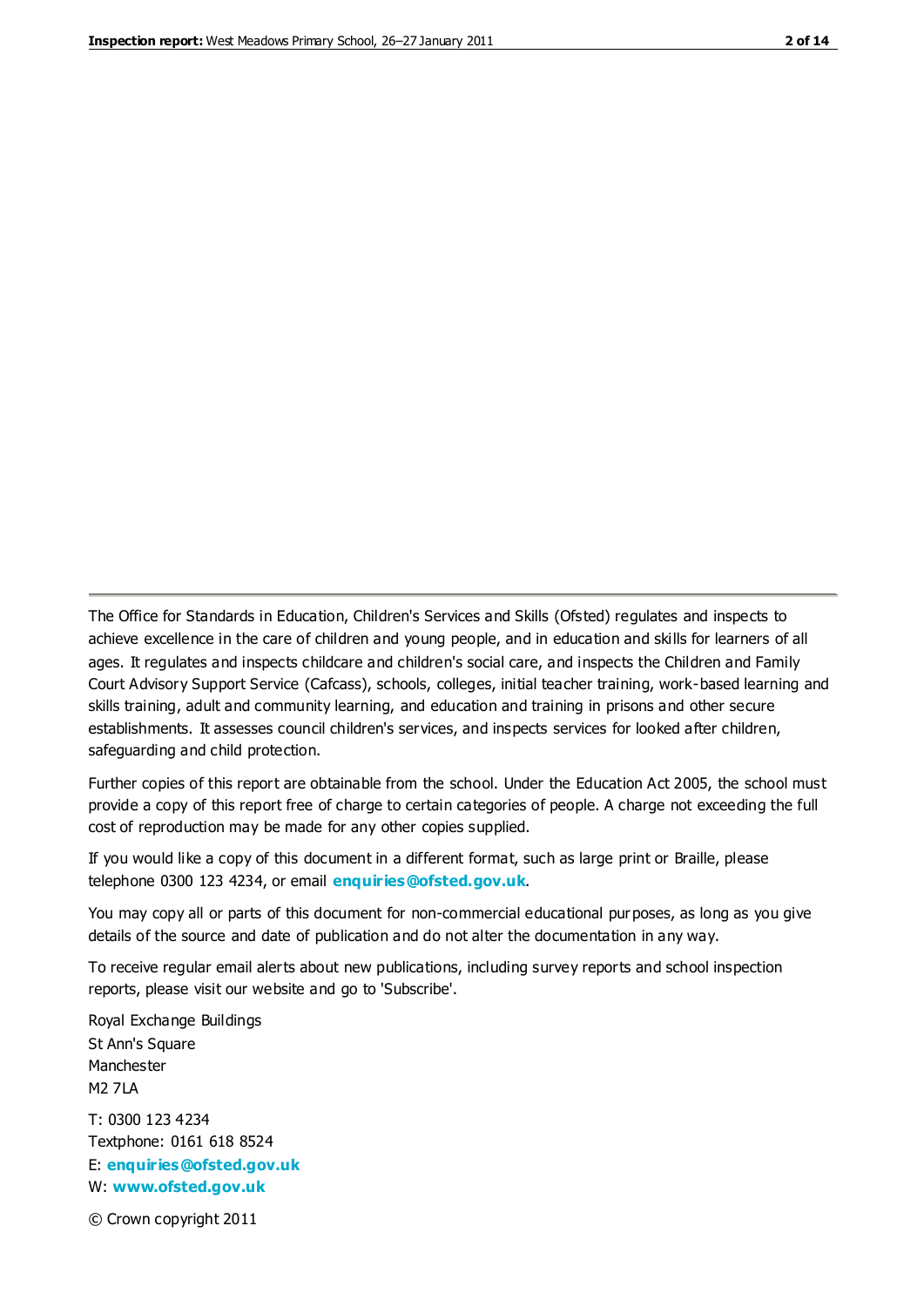# **Introduction**

This inspection was carried out by three additional inspectors. The inspectors visited 15 lessons and observed 13 teachers. Inspectors held meetings with governors and staff and talked with pupils. They observed the school's work, and looked at the school's selfevaluation, improvement plans, policies, assessment and tracking systems, safeguarding procedures and pupils' work. Inspectors examined questionnaires from 65 parents and carers, as well as those from pupils and staff.

The inspection team reviewed many aspects of the school's work. Inspectors looked in detail at a number of key areas.

- How effectively the school is raising pupils' attainment.
- How well teaching sustains good rates of progress among pupils.
- How effectively the school promotes pupils' regular attendance.
- $\blacksquare$  The accuracy of the school's assessment of its key strengths.
- How successfully the leadership ensures sustainable improvement in the school's performance.

# **Information about the school**

The school is of average size when compared to other primary schools. The proportion of pupils known to be eligible for free school meals is far higher than average. Almost all pupils are of White British heritage. A larger-than-average proportion of pupils have special educational needs and/or disabilities. The school has Healthy Schools status.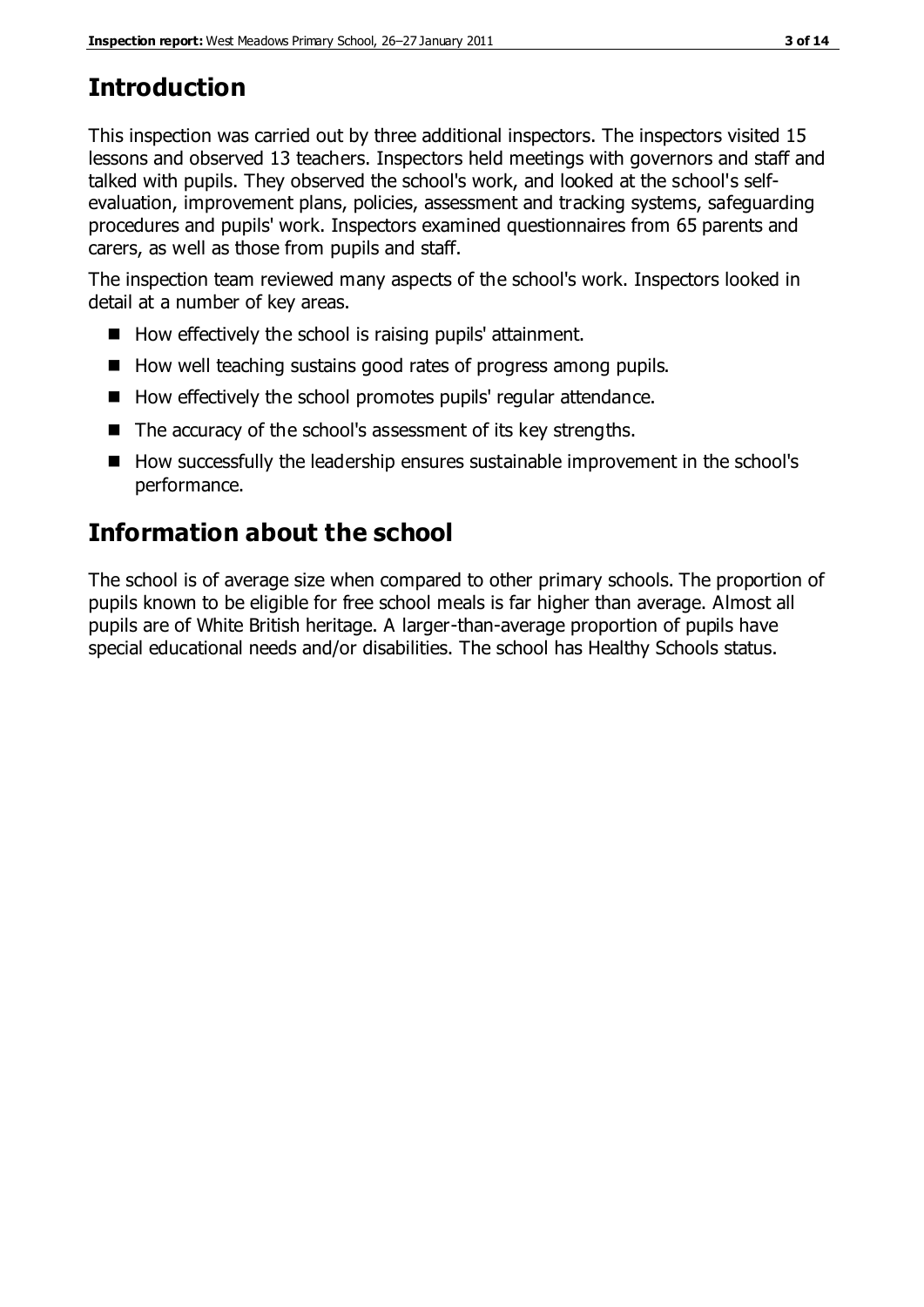# **Inspection judgements**

| Overall effectiveness: how good is the school? |  |
|------------------------------------------------|--|
|------------------------------------------------|--|

# **The school's capacity for sustained improvement 2**

# **Main findings**

West Meadows Primary is a good school. It is firmly set on an upward path due to the purposeful vision of the headteacher and the commitment by staff, at all levels, to achieving this. The school has worked tenaciously to forge strong links with parents and carers following the break-up of the school community when the old school closed some years ago. This resulted in some barriers developing between home and school which have taken time to dismantle. Parents and carers are now fully supportive of the school. Their typical references to 'good school, good headteacher, good teachers' accurately sum up the school.

Much has improved since the last inspection due to the relentless focus on improvement by senior leaders and staff. For example, pupils' attainment, although broadly average in English and mathematics, continues to rise securely for all groups of pupils from historically low levels. This also applies to children in the Early Years Foundation Stage. More accurate assessment and use of data ensure that pupils achieve well and that teaching focuses correctly on the next learning steps. Previous strengths have consolidated pastoral support and the provision for children in the early years particularly relating to the curriculum. Safeguarding is an outstanding aspect of the school's work. Procedures relating to child protection are of the highest quality. Documented case studies demonstrate the school's extensive involvement with a variety of external agencies that result in highly positive outcomes for individual pupils. Pupils continue to develop strong personal skills overall, although their awareness of diversity in Britain is weaker than of that found in other communities. Pupils behave well and are eager to contribute to school life. They are good ambassadors for the school within the local community. Despite concerted efforts from mentoring and support staff, attendance levels remain around the national average. Well-organised administrators, lunchtime and ancillary staff ensure that the school runs smoothly from day to day.

The headteacher, senior leaders and the governing body are highly focused on improving all elements of the school's work. They communicate their ambitions for the school clearly to pupils, parents and carers. They recognise that the school has to sustain and build still further upon the current improvements in the attainment of all groups of pupils. Priorities are correctly identified through accurate and well-evidenced self-evaluation. These improvements and continuing strengths demonstrate that the school's capacity for sustained improvement remains good.

# **What does the school need to do to improve further?**

 $\blacksquare$  Raise attainment in English and mathematics by: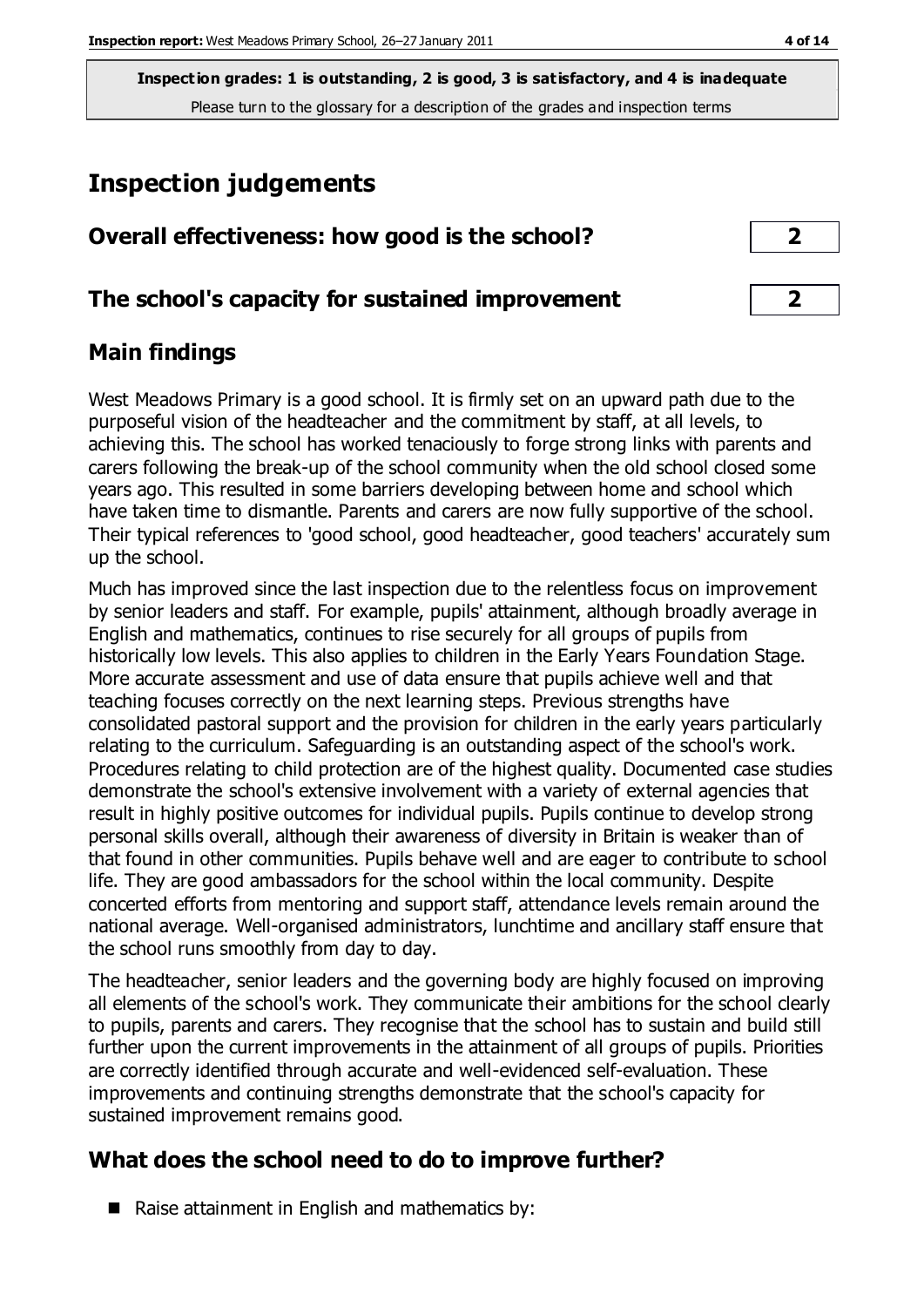- raising the expectations of some teachers still further and so provide increased challenge for pupils
- creating more opportunities for pupils to use information and communication technology in lessons
- improving the consistency of teachers' marking in terms of feedback to pupils on how to improve their work
- $-$  ensuring that the individual mathematics targets set by teachers for pupils have the same clarity and detail as the targets for literacy.
- Raise pupils' levels of attendance by:
	- introducing a wide range of incentives to encourage parents and carers to send their children to school every day
	- introducing more rewards for pupils and classes when they improve their rates of attendance
	- using more explicit examples to explain to parents and carers why it is important that their children attend school every day
	- increasing the role of the governing body in monitoring rates of attendance.
- Develop pupils' awareness of diversity in British society by:
	- $-$  exploring different ways to engage with a range of ethnically diverse communities and schools
	- $=$  ensuring that the governing body takes a more active role in the promotion of community cohesion.

# **Outcomes for individuals and groups of pupils 2**

Pupils enjoy school greatly and achieve well. Their good attitudes in lessons ensure that they make the most of their time in school. Pupils settle well in lessons and several commented to inspectors that they 'love being in this class'. They listen carefully to teachers' instructions so that time is not wasted at the start of independent or group work. Pupils are quick to answer teachers' questions and enjoy writing activities that have a practical element such as letter writing. Pupils' attainment is broadly average in English and mathematics and continues to rise. This shows good progress from their generally well-below-average starting points. Pupils from different groups such as higher attainers and those with special educational needs and/or disabilities achieve as well as their peers. They enjoy purposeful and often practical activities with the guidance of knowledgeable support staff and teachers.

Pupils say that the school is an extremely safe place and that adults support them well. Pupils are generally punctual. Attendance levels are rising slowly and are broadly average overall. Pupils show good insight into diet and exercise. All pupils take turns throughout the month to participate in 'Freddy Fit' sessions in the hall, led by the older pupils. These are high energy dance and movement sessions that the pupils thoroughly enjoy. Pupils also enjoy the healthy school lunches. Pupils make a positive contribution to the school and local community. For example, they now fundraise to sponsor a child in Brazil and talk animatedly about her life. Pupils show respect for others and embrace difference on the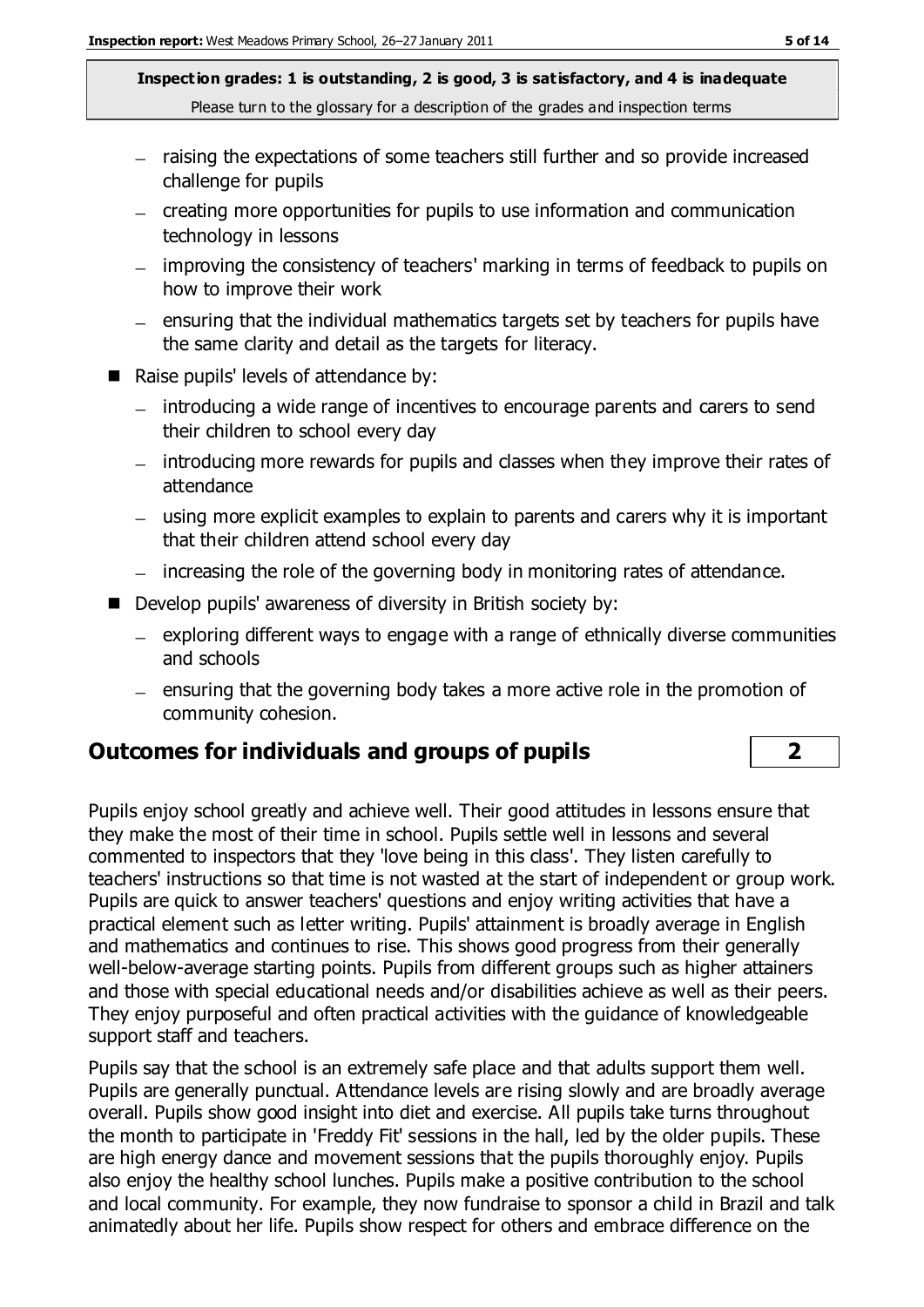#### **Inspection grades: 1 is outstanding, 2 is good, 3 is satisfactory, and 4 is inadequate**

Please turn to the glossary for a description of the grades and inspection terms

relatively rare occasions that they encounter people from different cultural backgrounds, but they are not sufficiently aware of diversity in British society.

These are the grades for pupils' outcomes

| Pupils' achievement and the extent to which they enjoy their learning                                                     | $\overline{\mathbf{2}}$ |
|---------------------------------------------------------------------------------------------------------------------------|-------------------------|
| Taking into account:<br>Pupils' attainment <sup>1</sup>                                                                   | 3                       |
| The quality of pupils' learning and their progress                                                                        | 2                       |
| The quality of learning for pupils with special educational needs and/or disabilities<br>and their progress               | $\mathcal{P}$           |
| The extent to which pupils feel safe                                                                                      | $\overline{2}$          |
| Pupils' behaviour                                                                                                         | $\mathbf{2}$            |
| The extent to which pupils adopt healthy lifestyles                                                                       | $\overline{2}$          |
| The extent to which pupils contribute to the school and wider community                                                   | $\overline{2}$          |
| The extent to which pupils develop workplace and other skills that will contribute to<br>their future economic well-being | 3                       |
| Taking into account:<br>Pupils' attendance <sup>1</sup>                                                                   |                         |
| The extent of pupils' spiritual, moral, social and cultural development                                                   | $\overline{2}$          |

<sup>1</sup> The grades for attainment and attendance are: 1 is high; 2 is above average; 3 is broadly average; and 4 is low

# **How effective is the provision?**

Teachers plan well and make effective use of assessment information. They generally provide sufficient challenge and support for pupils of differing abilities. Occasionally, the pace of learning slows because tasks offer insufficient challenge to pupils. The effectiveness of teaching assistants is a strength. Their high quality support for pupils with special educational needs and/or disabilities ensures that these pupils do as well as their peers. They benefit from focused one-to-one or small group work where challenge and expectation is high. For example, during literacy support groups, adults worked tenaciously with consistent expectations of behaviour. They challenge the pupils to provide more accurate and highly focused answers. Each pupil has individual targets set for English and mathematics. The English targets are precise and well-known by pupils. However, the targets in mathematics are not as clear and some pupils struggle to remember them. Teachers mark pupils' work regularly and offer encouragement. However, this feedback is inconsistent. Some is of a very high quality. Other examples do not provide pupils with sufficient information about how to improve their work.

The reorganised curriculum ensures that pupils benefit from absorbing topic work with key skills as a focus. In particular, pupils develop their writing skills through a range of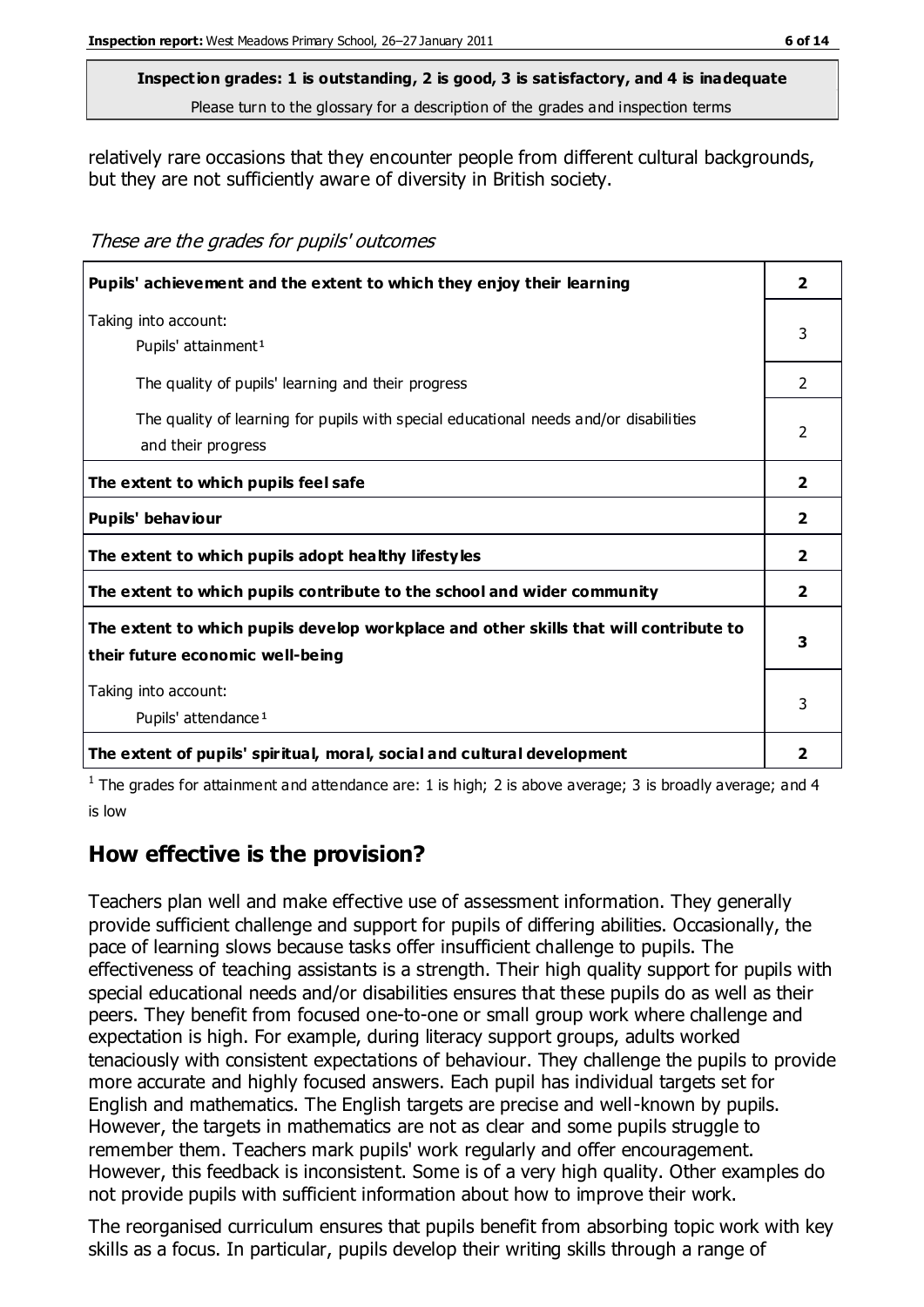activities. In Year 2, for instance, pupils have recently investigated the world of chocolate from its Aztec origins. They looked at how it is now manufactured, researched recipes and then made, evaluated and sold their own unique brand. Similar strategies are applied throughout the school and help to engage pupils more readily in their work. Currently, pupils have too little opportunity to use and consolidate their computer skills in lessons.

High quality pastoral support for pupils is at the heart of the school's work. This is reflected in the positive responses from pupils to inspection and school surveys and also in the views of parents and carers. As one parent commented, 'We are always given help and support as needed.' Sensitive mentoring in a tranquil atmosphere puts pupils with special educational needs and/or disabilities at their ease. This helps them to make the most of the one-to-one support on offer so that, overall, they make good and sometimes rapid progress. The school works hard to sustain rising attendance figures. However, these strategies are not motivating a wide enough cross section of parents and carers. They still do not understand exactly why it is important for their children to attend regularly. There are too few incentives to motivate parents and carers to send children to school every day. Rewards for pupils to try harder to improve their attendance, whatever levels they currently reach, are scarce.

| The quality of teaching                                                                                    |  |
|------------------------------------------------------------------------------------------------------------|--|
| Taking into account:<br>The use of assessment to support learning                                          |  |
| The extent to which the curriculum meets pupils' needs, including, where relevant,<br>through partnerships |  |
| The effectiveness of care, guidance and support                                                            |  |

These are the grades for the quality of provision

### **How effective are leadership and management?**

The headteacher and senior staff promote a strong and supportive team ethic which draws the best from staff. This cooperative approach does not, however, mask the keen ambition and drive for success that emanates from the leadership. Self-evaluation is robust and provides a clear direction for the school to follow in its quest to become outstanding.

Parents and carers are actively involved in the work of the school and the popularity of family learning programmes continues to grow. Strong partnerships exist with other schools and organisations. Of particular note, is the expertise gained by staff in the Early Years Foundation Stage from high quality local practice. Induction and transition programmes are effective.

The school adopts recommended outstanding practice with regard to safeguarding procedures and pays close attention to the safety of the school site. Parents, carers and pupils confirm this. Record keeping is meticulous. Senior leaders and the governing body play an active role in ensuring this rigorous approach is consistently maintained throughout the school. Adults promote equality of opportunity and tackle discrimination well and this ensures that pupils, irrespective of background, gender or individual need,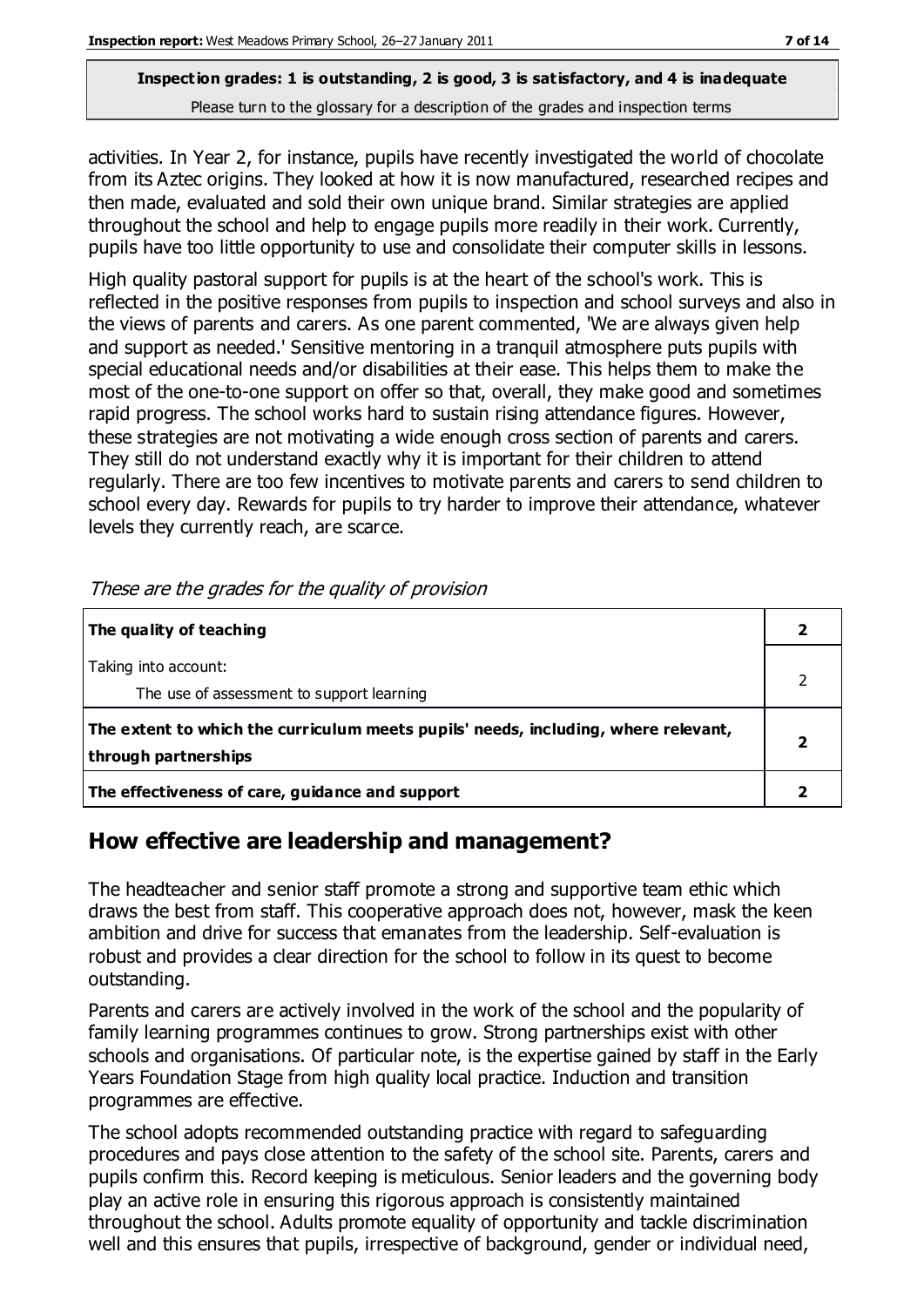reach their potential. Leaders recognise that more remains to be done to develop the currently sound promotion of community cohesion, particularly by the governing body. Currently, there is a lack of engagement with communities and schools beyond the immediate locality and which represent diversity in British society. The governing body is knowledgeable, conscientious and provides good levels of challenge and support to senior leaders. However, they do not monitor pupils' rates of attendance closely enough. The school deploys its resources well. It achieves good outcomes for pupils and provides good value for money.

| The effectiveness of leadership and management in embedding ambition and driving<br><b>improvement</b>                                                           | 2                       |
|------------------------------------------------------------------------------------------------------------------------------------------------------------------|-------------------------|
| Taking into account:<br>The leadership and management of teaching and learning                                                                                   | $\mathcal{P}$           |
| The effectiveness of the governing body in challenging and supporting the<br>school so that weaknesses are tackled decisively and statutory responsibilities met |                         |
| The effectiveness of the school's engagement with parents and carers                                                                                             | $\mathbf{2}$            |
| The effectiveness of partnerships in promoting learning and well-being                                                                                           | $\overline{2}$          |
| The effectiveness with which the school promotes equality of opportunity and tackles<br>discrimination                                                           | $\overline{\mathbf{2}}$ |
| The effectiveness of safeguarding procedures                                                                                                                     | 1                       |
| The effectiveness with which the school promotes community cohesion                                                                                              | 3                       |
| The effectiveness with which the school deploys resources to achieve value for money                                                                             | 2                       |

#### These are the grades for leadership and management

# **Early Years Foundation Stage**

Children get off to a good start in the Early Years Foundation Stage. Adults have a good understanding of the learning and development requirements for children of this age, and all welfare requirements are fully met. Leaders have worked closely with an outstanding early years practitioner based locally to develop stronger provision. As a result, children's outcomes are much improved. In 2010, the proportion of children achieving a good level of development was the highest ever, and was above the national average. This is important for children's future success and well-being as they move through the school. Improved learning environments, inside and outdoors, coupled with more focused adult support, succeed in helping to develop children's language and social skills in particular. There is now a key strategy for staff to model spoken language through ongoing commentaries when children first arrive in the setting. This is having a measurable impact, as children's generally low levels of language on entry, were a barrier to them responding fully to the questioning techniques previously used by staff. Evidence shows that, at that stage, staff asked children searching questions but they did not have sufficient language skills to respond.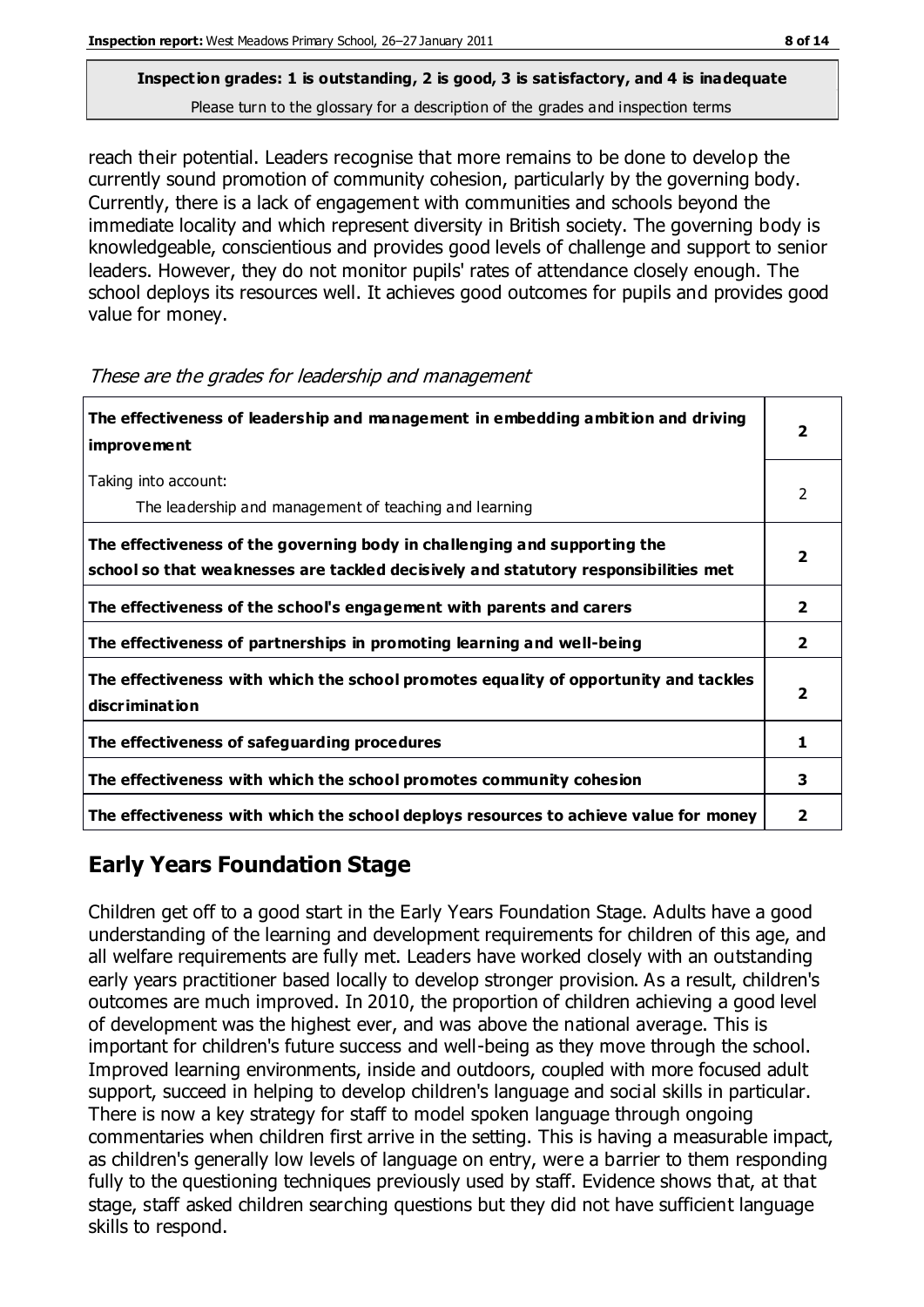# **Inspection grades: 1 is outstanding, 2 is good, 3 is satisfactory, and 4 is inadequate**

Please turn to the glossary for a description of the grades and inspection terms

Safe and well-tended indoor and outdoor learning environments encourage children to investigate, learn and develop among a wide range of varied resources. In particular, the 'wild walk' wooded area outside provides a stimulating resource and helps children to develop their knowledge and understanding of the world as they investigate hidden wonders found beneath logs. They learn to problem solve and estimate. For example, some pondered whether or not a squirrel really could nest inside a bird box, as one child suggested. Parents offer praise and typically remark that they are 'very impressed with the setting, the staff and the range of activities available'.

These are the grades for the Early Years Foundation Stage

| <b>Overall effectiveness of the Early Years Foundation Stage</b>                      |  |
|---------------------------------------------------------------------------------------|--|
| Taking into account:<br>Outcomes for children in the Early Years Foundation Stage     |  |
| The quality of provision in the Early Years Foundation Stage                          |  |
| The effectiveness of leadership and management of the Early Years Foundation<br>Stage |  |

# **Views of parents and carers**

Slightly more than a quarter of parents and carers returned the inspection questionnaire. This relatively low return reflects parents' and carers' preference for providing the school with verbal feedback or via text messaging which is proving to be an increasingly valuable communication tool. Their responses demonstrate full support for how well their children enjoy school. They confirm overwhelmingly that children are kept safe, taught well, listened to and that the school is effectively led and managed. This feedback reflects that gathered by the school from its own surveys and by the inspection team. Typically, parents and carers comment that, 'My child has made excellent progress,' and 'Family learning courses help me support my child's learning and help me enormously'. Within the very small number of negative comments received, there was no underlying pattern as these related to individual issues. These were followed up by the inspection team and were found to have been dealt with appropriately by the school.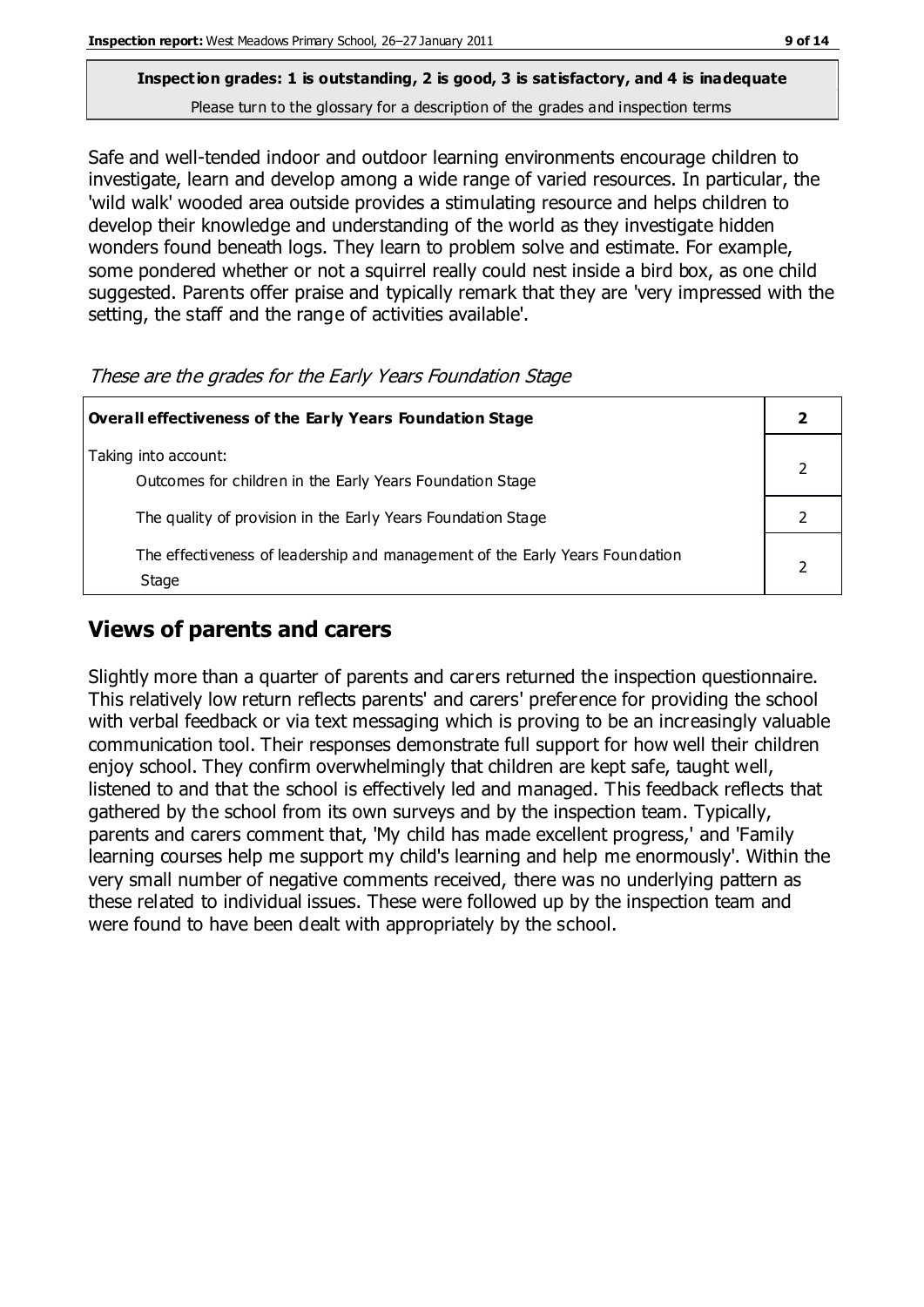#### **Responses from parents and carers to Ofsted's questionnaire**

Ofsted invited all the registered parents and carers of pupils registered at West Meadows Primary School to complete a questionnaire about their views of the school.

In the questionnaire, parents and carers were asked to record how strongly they agreed with 13 statements about the school.

The inspection team received 65 completed questionnaires by the end of the on-site inspection. In total, there are 239 pupils registered at the school.

| <b>Statements</b>                                                                                                                                                                                                                                       | <b>Strongly</b><br>agree |               | <b>Agree</b> |               | <b>Disagree</b> |                | <b>Strongly</b><br>disagree |                |
|---------------------------------------------------------------------------------------------------------------------------------------------------------------------------------------------------------------------------------------------------------|--------------------------|---------------|--------------|---------------|-----------------|----------------|-----------------------------|----------------|
|                                                                                                                                                                                                                                                         | <b>Total</b>             | $\frac{0}{0}$ | <b>Total</b> | $\frac{0}{0}$ | <b>Total</b>    | $\frac{0}{0}$  | <b>Total</b>                | $\frac{0}{0}$  |
| My child enjoys school                                                                                                                                                                                                                                  | 51                       | 78            | 14           | 22            | 0               | $\mathbf 0$    | $\mathbf 0$                 | $\mathbf 0$    |
| The school keeps my child<br>safe                                                                                                                                                                                                                       | 51                       | 78            | 14           | 22            | 0               | 0              | $\mathbf 0$                 | $\mathbf 0$    |
| My school informs me about<br>my child's progress                                                                                                                                                                                                       | 40                       | 62            | 24           | 37            | 0               | $\mathbf{0}$   | $\mathbf{1}$                | $\overline{2}$ |
| My child is making enough<br>progress at this school                                                                                                                                                                                                    | 42                       | 65            | 21           | 32            | $\overline{2}$  | 3              | 0                           | $\mathbf 0$    |
| The teaching is good at this<br>school                                                                                                                                                                                                                  | 50                       | 77            | 13           | 20            | 0               | 0              | $\mathbf{0}$                | $\mathbf 0$    |
| The school helps me to<br>support my child's learning                                                                                                                                                                                                   | 45                       | 69            | 18           | 28            | $\overline{2}$  | 3              | 0                           | $\mathbf 0$    |
| The school helps my child to<br>have a healthy lifestyle                                                                                                                                                                                                | 46                       | 71            | 17           | 26            | 0               | 0              | $\overline{2}$              | 3              |
| The school makes sure that<br>my child is well prepared for<br>the future (for example<br>changing year group,<br>changing school, and for<br>children who are finishing<br>school, entering further or<br>higher education, or entering<br>employment) | 43                       | 66            | 19           | 29            | $\mathbf{1}$    | $\overline{2}$ | $\mathbf 0$                 | $\mathbf 0$    |
| The school meets my child's<br>particular needs                                                                                                                                                                                                         | 41                       | 63            | 22           | 34            | $\overline{2}$  | 3              | $\mathbf 0$                 | $\mathbf 0$    |
| The school deals effectively<br>with unacceptable behaviour                                                                                                                                                                                             | 40                       | 62            | 20           | 31            | $\overline{2}$  | 3              | $\overline{2}$              | 3              |
| The school takes account of<br>my suggestions and concerns                                                                                                                                                                                              | 40                       | 62            | 24           | 37            | $\mathbf{0}$    | 0              | $\Omega$                    | 0              |
| The school is led and<br>managed effectively                                                                                                                                                                                                            | 44                       | 68            | 18           | 28            | $\mathbf 0$     | $\mathbf 0$    | $\mathbf 0$                 | $\mathbf 0$    |
| Overall, I am happy with my<br>child's experience at this<br>school                                                                                                                                                                                     | 50                       | 77            | 13           | 20            | $\mathbf{1}$    | $\overline{2}$ | $\mathbf 0$                 | $\mathbf 0$    |

The table above summarises the responses that parents and carers made to each statement. The percentages indicate the proportion of parents and carers giving that response out of the total number of completed questionnaires. Where one or more parents and carers chose not to answer a particular question, the percentages will not add up to 100%.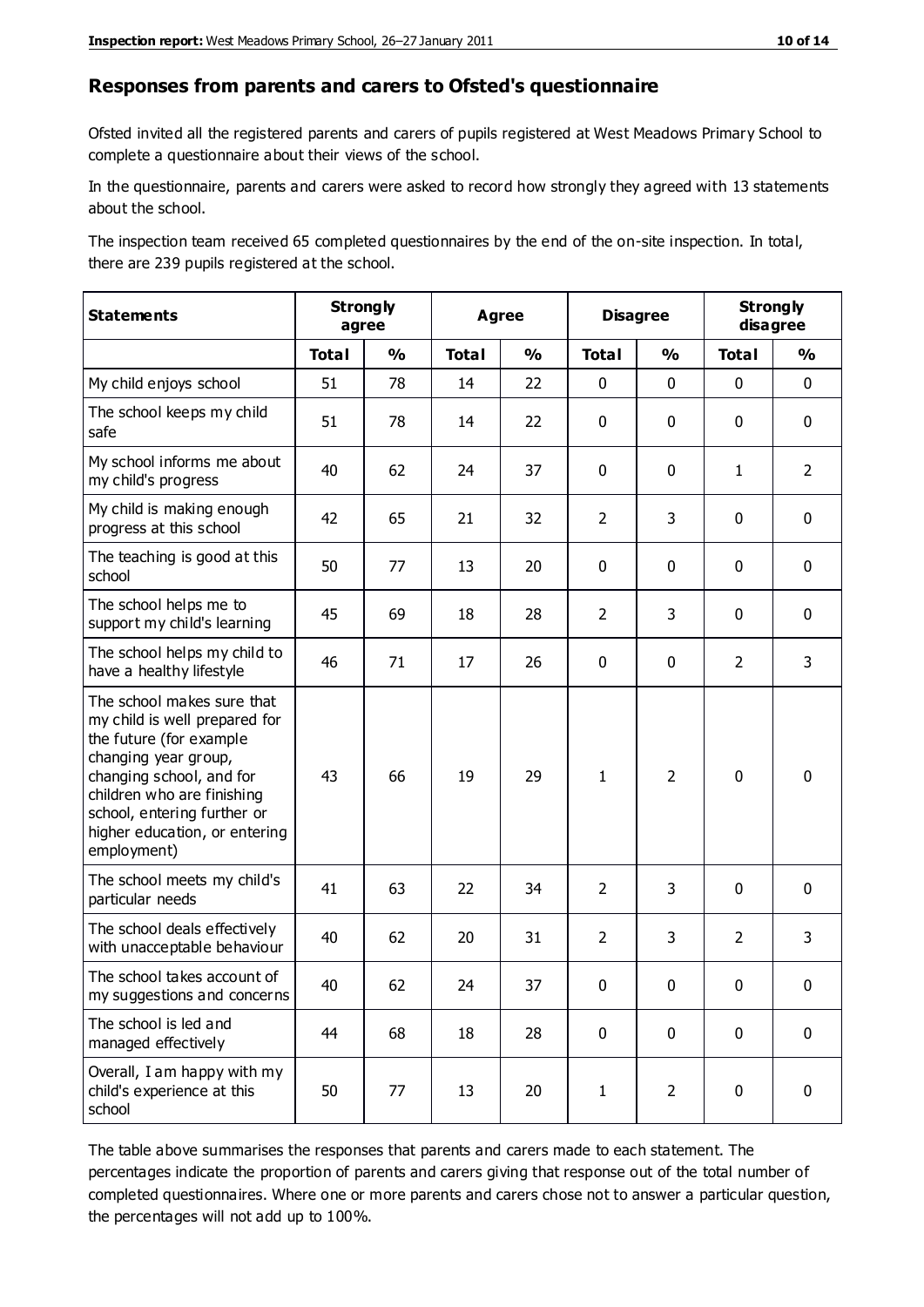# **Glossary**

| Grade   | <b>Judgement</b> | <b>Description</b>                                                                                                                                                                                                            |
|---------|------------------|-------------------------------------------------------------------------------------------------------------------------------------------------------------------------------------------------------------------------------|
| Grade 1 | Outstanding      | These features are highly effective. An outstanding school<br>provides exceptionally well for all its pupils' needs.                                                                                                          |
| Grade 2 | Good             | These are very positive features of a school. A school that<br>is good is serving its pupils well.                                                                                                                            |
| Grade 3 | Satisfactory     | These features are of reasonable quality. A satisfactory<br>school is providing adequately for its pupils.                                                                                                                    |
| Grade 4 | Inadequate       | These features are not of an acceptable standard. An<br>inadequate school needs to make significant improvement<br>in order to meet the needs of its pupils. Ofsted inspectors<br>will make further visits until it improves. |

### **What inspection judgements mean**

# **Overall effectiveness of schools**

|                       | Overall effectiveness judgement (percentage of schools) |      |                     |                   |
|-----------------------|---------------------------------------------------------|------|---------------------|-------------------|
| <b>Type of school</b> | <b>Outstanding</b>                                      | Good | <b>Satisfactory</b> | <b>Inadequate</b> |
| Nursery schools       | 59                                                      | 35   | 3                   | 3                 |
| Primary schools       | 9                                                       | 44   | 39                  | 7                 |
| Secondary schools     | 13                                                      | 36   | 41                  | 11                |
| Sixth forms           | 15                                                      | 39   | 43                  | 3                 |
| Special schools       | 35                                                      | 43   | 17                  | 5                 |
| Pupil referral units  | 21                                                      | 42   | 29                  | 9                 |
| All schools           | 13                                                      | 43   | 37                  | 8                 |

New school inspection arrangements were introduced on 1 September 2009. This means that inspectors now make some additional judgements that were not made previously.

The data in the table above are for the period 1 September 2009 to 31 August 2010 and are consistent with the latest published official statistics about maintained school inspec tion outcomes (see **[www.ofsted.gov.uk](http://www.ofsted.gov.uk/)**).

The sample of schools inspected during 2009/10 was not representative of all schools nationally, as weaker schools are inspected more frequently than good or outstanding schools.

Percentages are rounded and do not always add exactly to 100.

Sixth form figures reflect the judgements made for the overall effectiveness of the sixth form in secondary schools, special schools and pupil referral units.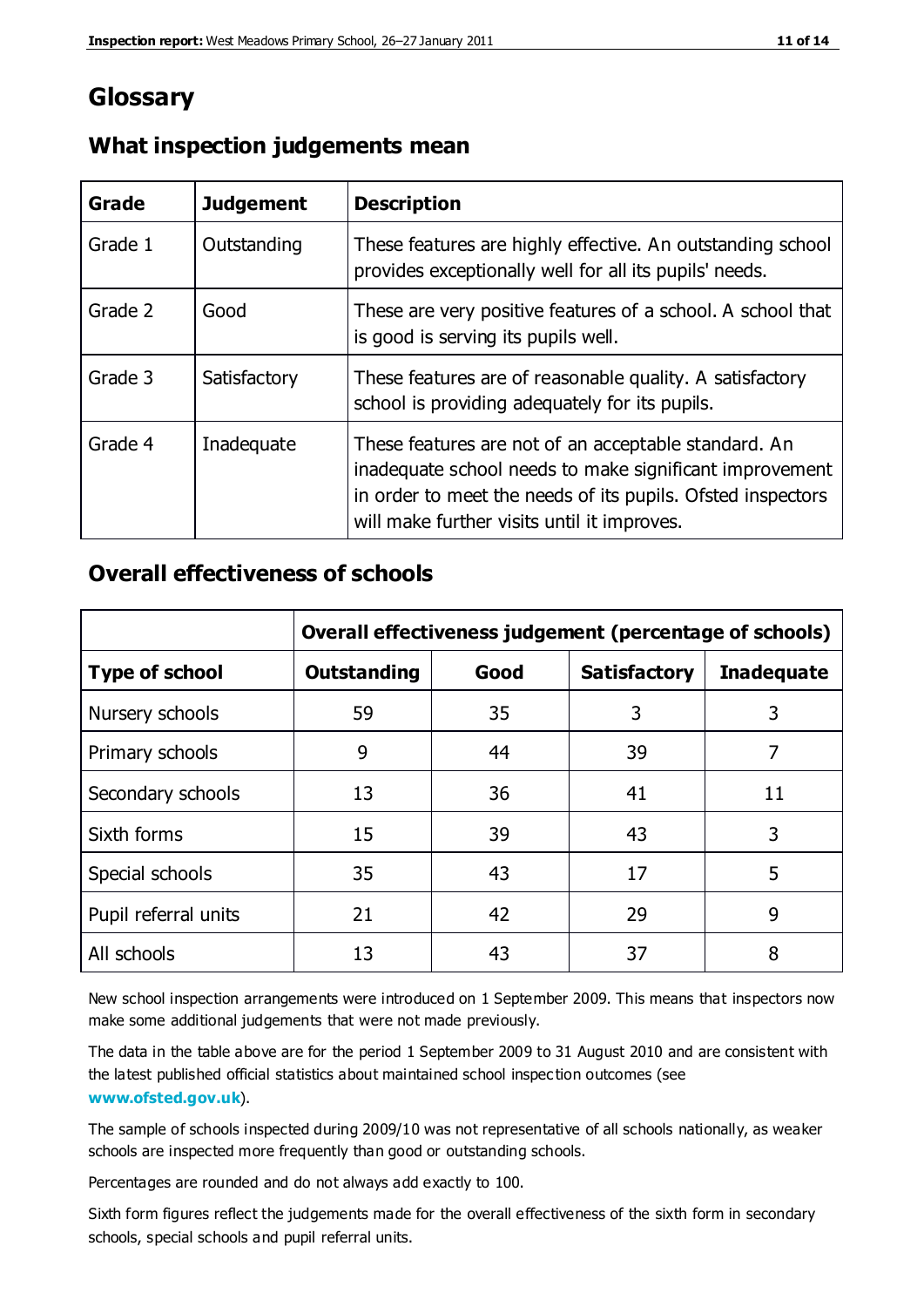# **Common terminology used by inspectors**

| Achievement:                  | the progress and success of a pupil in their learning,<br>development or training.                                                                                                                                                          |  |  |
|-------------------------------|---------------------------------------------------------------------------------------------------------------------------------------------------------------------------------------------------------------------------------------------|--|--|
| Attainment:                   | the standard of the pupils' work shown by test and<br>examination results and in lessons.                                                                                                                                                   |  |  |
| Capacity to improve:          | the proven ability of the school to continue<br>improving. Inspectors base this judgement on what<br>the school has accomplished so far and on the quality<br>of its systems to maintain improvement.                                       |  |  |
| Leadership and management:    | the contribution of all the staff with responsibilities,<br>not just the headteacher, to identifying priorities,<br>directing and motivating staff and running the school.                                                                  |  |  |
| Learning:                     | how well pupils acquire knowledge, develop their<br>understanding, learn and practise skills and are<br>developing their competence as learners.                                                                                            |  |  |
| <b>Overall effectiveness:</b> | inspectors form a judgement on a school's overall<br>effectiveness based on the findings from their<br>inspection of the school. The following judgements,<br>in particular, influence what the overall effectiveness<br>judgement will be. |  |  |
|                               | The school's capacity for sustained<br>improvement.                                                                                                                                                                                         |  |  |
|                               | Outcomes for individuals and groups of pupils.                                                                                                                                                                                              |  |  |
|                               | The quality of teaching.                                                                                                                                                                                                                    |  |  |
|                               | The extent to which the curriculum meets<br>pupils' needs, including, where relevant,<br>through partnerships.                                                                                                                              |  |  |
|                               | The effectiveness of care, guidance and<br>support.                                                                                                                                                                                         |  |  |
| Progress:                     | the rate at which pupils are learning in lessons and<br>over longer periods of time. It is often measured by<br>comparing the pupils' attainment at the end of a key                                                                        |  |  |

stage with their attainment when they started.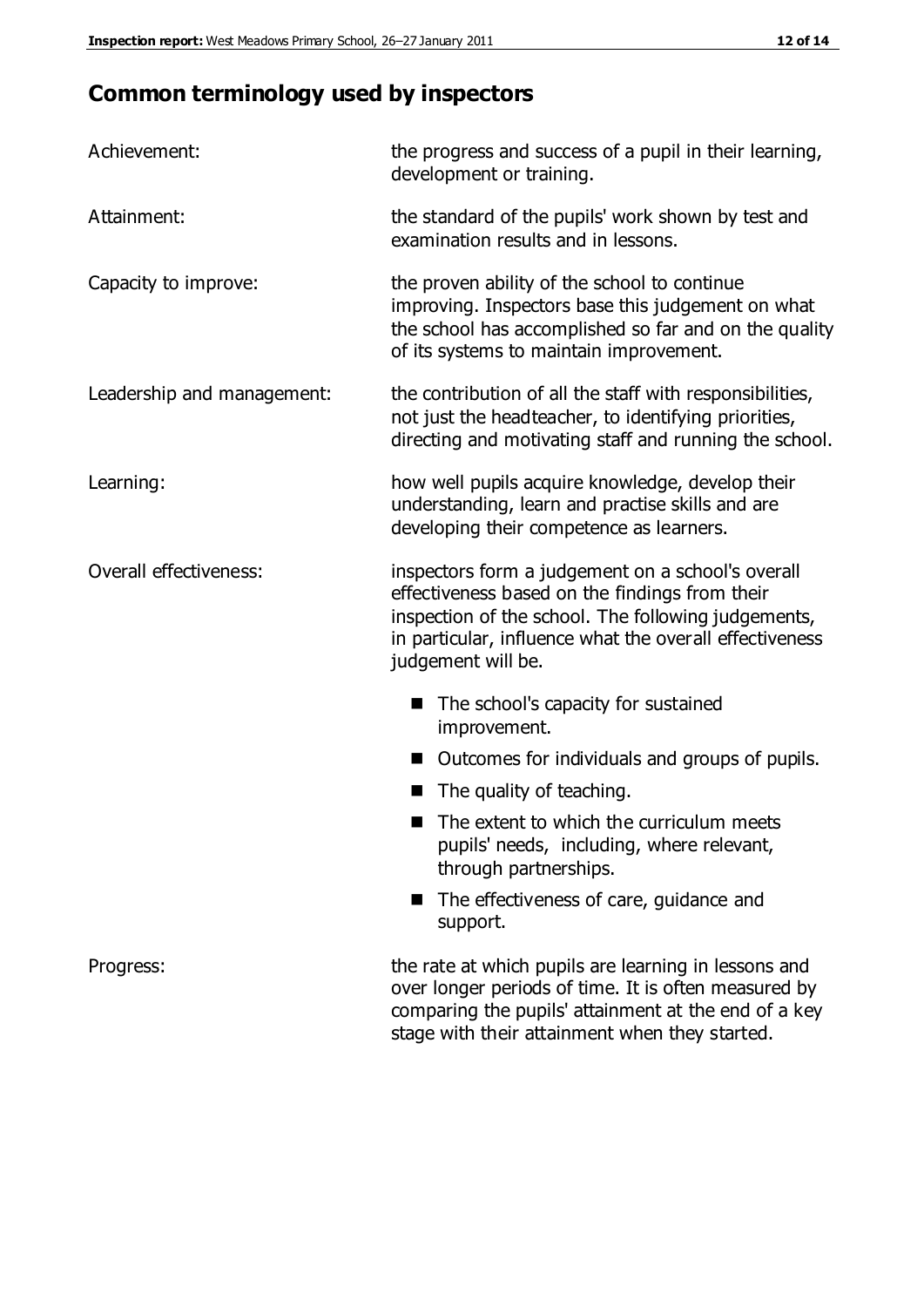### **This letter is provided for the school, parents and carers to share with their children. It describes Ofsted's main findings from the inspection of their school.**

28 January 2011

#### Dear Pupils

#### **Inspection of West Meadows Primary School, Barnsley, S74 9ET**

Thank you for your friendly welcome when we inspected your school. We appreciate the time you spent talking to us and sharing your work. We were pleased to see how much you enjoy school, how you make good progress and how well you behave.

We judge that West Meadows Primary School is a good school. You told us that adults take good care of you and that you feel safe in school. You also said that the headteacher and senior staff do a good job. We agree that they, along with the governing body do many things well, although we have identified some things to improve. You all reach higher standards now and learn and progress well, whatever your individual needs. You enjoy making a strong contribution to the local community as well as to the school which is good to see. The improved curriculum encourages more of you to take an increasing interest in your work and to make stronger links in your learning, particularly through the key skills topic work. Children in the Early Years Foundation Stage get off to a good start.

We have asked the adults to improve a few aspects of your school. First, we want them to help you do even better in English and mathematics. Second, we want the adults to ensure that your attendance rates rise. Third, we want your teachers to help you to be more aware of the different groups of people within multicultural Britain. You can all help by continuing to improve your attendance with the help of your parents and carers. Also, please carry on trying hard with your work.

We send you our very best wishes for the future.

Yours sincerely

Mrs Jane Hughes Lead inspector